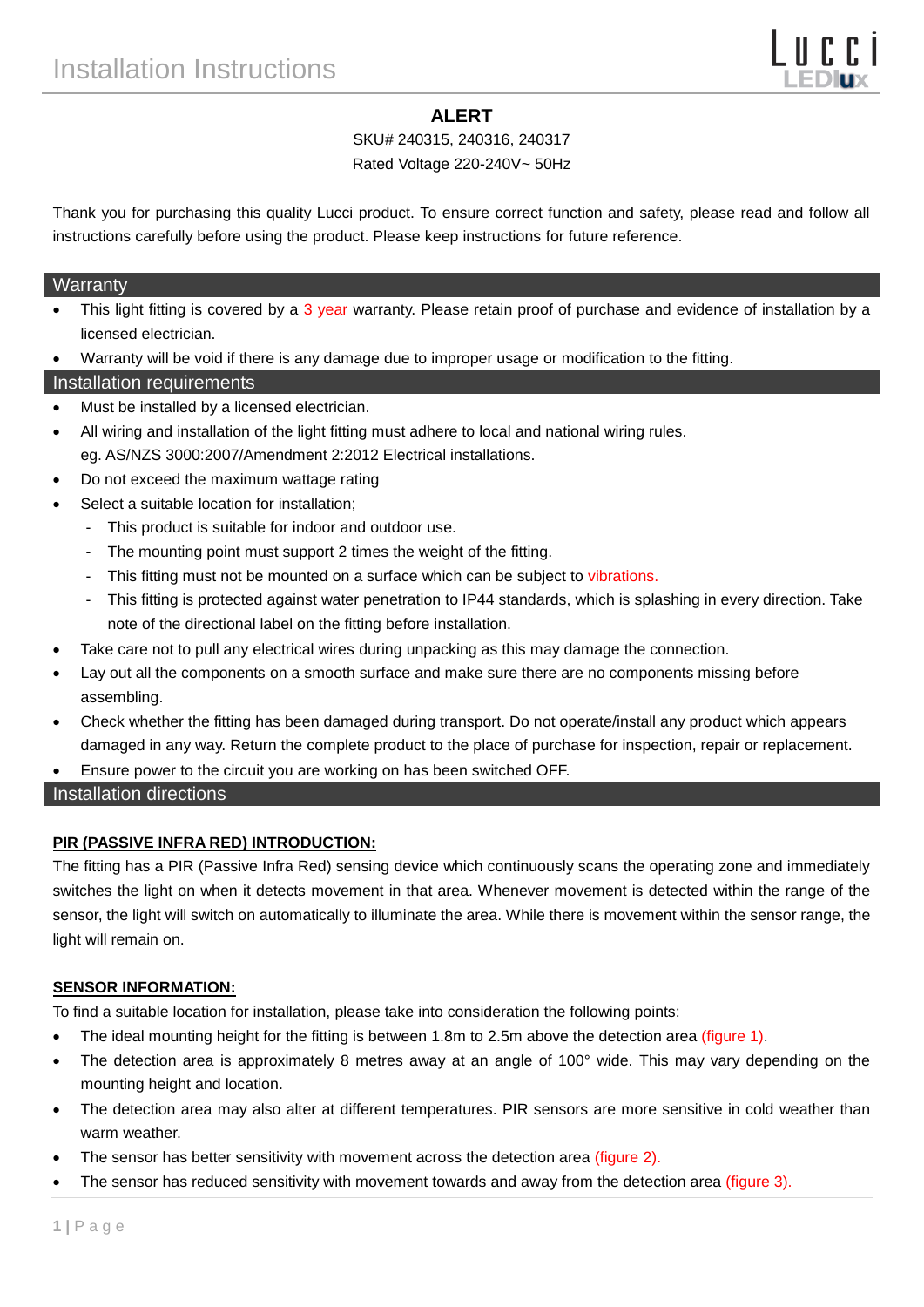

Best sensitivity

- If movement is made walking directly towards or away from the sensor and not across, the apparent detection range will be substantially reduced.
- To avoid false triggering, the sensor should be directed away from potential heat sources, such as barbecues, air-conditioners, air vent etc.
- Also avoid areas with electromagnetic disturbance, outside lighting, moving cars, trees or pets etc.
- Avoid installing the fitting in close proximity or on the same circuit to any fluorescent light fittings or ceiling fans. RFI (Radio Frequency Interference) may cause the fitting to switch on unintentionally.
- Do not aim the sensor towards reflective surfaces, such as smooth white walls, swimming pools etc.
- To avoid damage to the sensor, do not aim the sensor towards the sun.
- It is recommended that the fitting is installed on its own switch and does not interconnect with other lights on the same switch as it may cause false triggering.



### **INSTALLATION DIRECTIONS:**

- 1. Remove the mounting bracket from the body of the fitting by loosening the screws on the top by spanner (not included).
- 2. Use the mounting bracket as a template to mark the screw positions onto the wall. Drill holes into the wall and push the plastic anchors into the holes.
- 3. Install the mounting bracket onto the wall by using the mounting screws and rubber washers provided. Ensure the screws used are suitable for the mounting surface.
- 4. Loosen the screws on the cord anchorage system and insert the main supply wire through the cord anchorage leading to terminal block.
- 5. Connect the mains supply wire to the terminal block provided. Ensure that the wires are secure and no bare wires are exposed.

**Fitting Wire** Yellow/Green Blue **Brown** 

6. Place the mains supply wire in the cord anchorage system and secure by tightening the screws.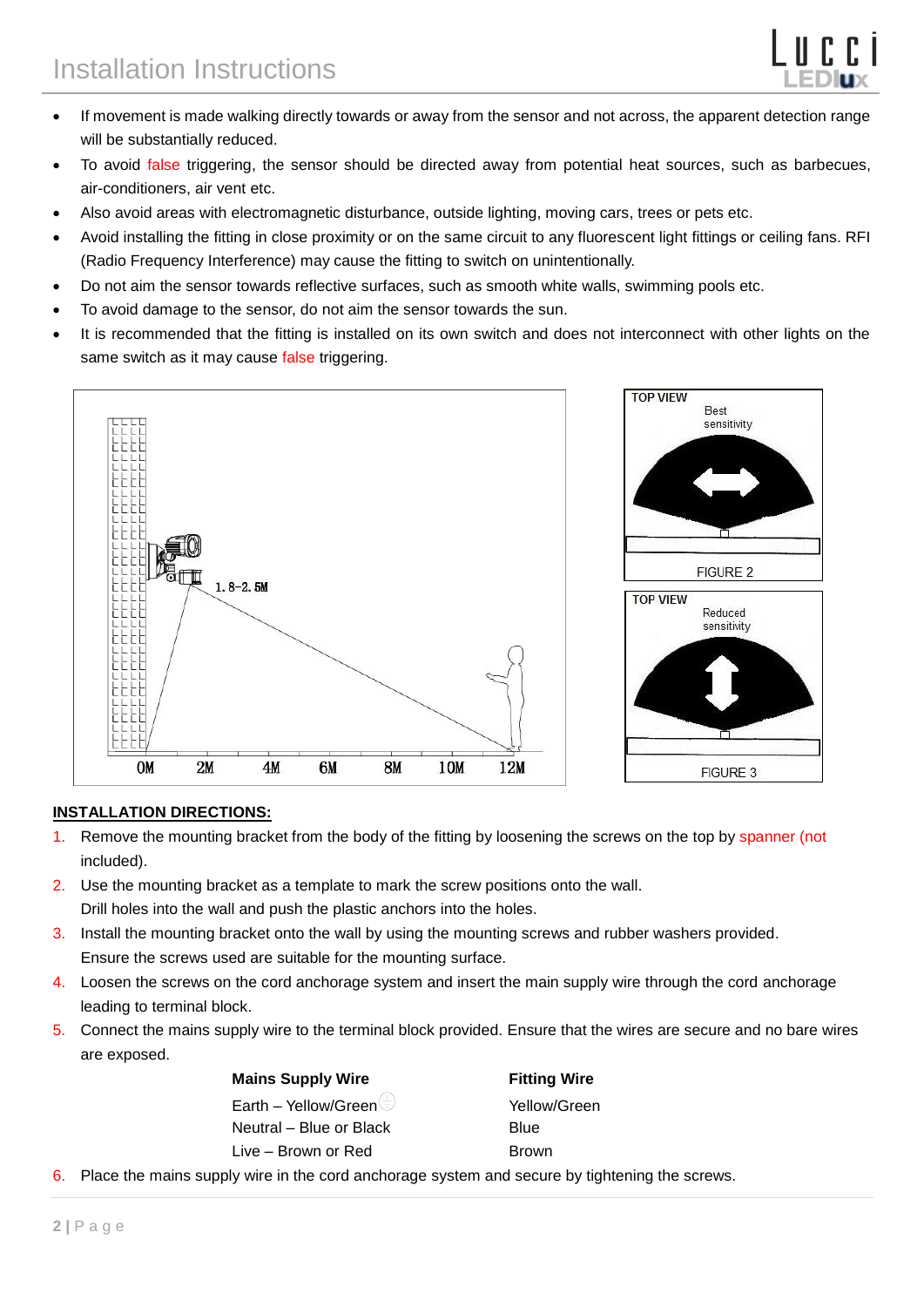- 7. Install the fitting back onto the mounting bracket and tighten the two screws on the top.
- 8. Adjust the heads of the fitting to the desired direction.



### **SENSOR SETTINGS:**

**DURATION TIME:** The length of time the light will remain switched on after activation can be adjusted from 10secs ±5 to 4mins  $\pm$ 1. Rotating the time from  $(+)$  to  $(-)$  will reduce the duration time.

NOTE: Once the light has been triggered by the PIR sensor, any subsequent detection will start the timed period again from the beginning until there is no movement detected.

**ADJUSTING THE SENSITIVITY:** The sensitivity means the maximum distance which PIR Sensor can be triggered by movement body. Turning the SENS knob **+ to -** will decrease the sensitivity.

**LUX LEVEL:** The lux control module has a built-in sensing device (photocell) that detects daylight and darkness. The  $(*)$  position means that the fitting will work at both day and night. The  $(D)$  position will only work at night.

NOTE: If you want to test the detection area of the PIR sensor, please wait for the ambient light level is below 20 lux.

# Control Knob

### **SENSOR TESTING:**

- 1. Put the LUX control knob to the light (\*) position and the TIME control knob to minimum (-). Turn the wall switch on and wait half a minute for the control circuit to stabilise. The light will now switch on and remain on for about 30 seconds (within 60 seconds).
- 2. Direct the sensor toward the desired area to be scanned by twisting the sensor left and right.
- 3. Have someone walk across the centre of the area to be scanned and slowly adjust the angle of the sensor until the fitting can sense the moving person and causes the light to switch on.